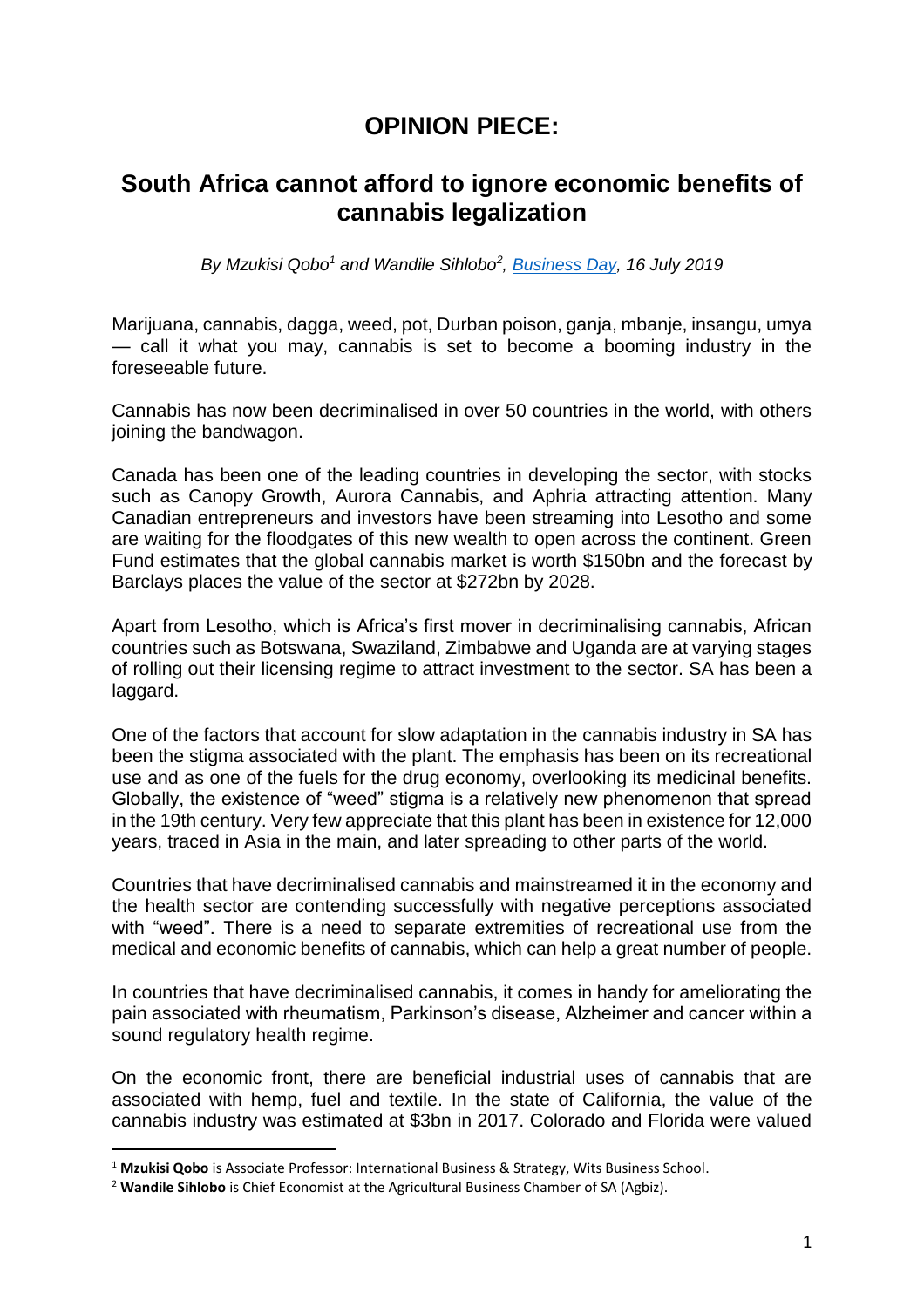at more than \$1bn. In the same year, Canada spent over \$5bn on cannabis for medical and non-medical purposes. In China, the sales of textile fibre made from hemp totalled \$1.2bn.

At home, the City of Cape Town is freeing up land for medical cannabis, hopefully, opening up untapped economic opportunities. This is after parliament promulgated a legislative framework as required by the 2018 Zondo judgment.

It is worth highlighting that the judgment does not make it legal to commercialise cannabis, it merely decriminalises its use in the private space. However, this opens up a window of opportunity that politicians will need to cast wide open.

Oscar Mabuyane, premier of the Eastern Cape, has in recent times been the most prominent politician to take a courageous step in extolling the virtues of cannabis, and signalling that he wants to position his province in this direction. That province has been afflicted by economic ills and is lagging behind in both agriculture and industrial development. Citizens in this part of the country are at the bottom rung of the socioeconomic ladder.

There is anecdotal evidence in places such as Lusikisiki, Flagstaff and Libode in the Eastern Cape, and parts of Kwa-Zulu Natal and Limpopo provinces where this crop has been cultivated in the shadows of the law. Illegality has hindered economic prosperity.

SA has been slow in taking advantage of the Zondo judgment to spawn a clear policy framework that could catalyse the economic uses of cannabis. In the interim, there are a set of guidelines in place that have been issued by the Medicines Control Council. These are interim regulations until parliament comes up with a permanent framework. The guidelines anticipate legislative measures that not only decriminalise cannabis but pave the path to commercialisation.

Cannabis could very well be a catalyst for revitalising rural communities that are economically marginalised and excluded from the agriculture value chains, as well as create opportunities for canna-tourism especially in the Eastern Cape, KwaZulu-Natal and Limpopo. If SA tarries longer, it could suffer a latecomer competitive disadvantage in the future.

SA still has an opportunity to build a competitive edge in the sector despite the fact that countries such as Lesotho are first movers. Lesotho is building its cannabis economy on the back of cheap labour, water abundance, relatively affordable electricity and high altitude which reduces costs associated with pest management, thereby positioning the country as a supplier of an organic variety of cannabis.

SA's competitive advantage could be built on the back of a clear and predictable regulatory framework; an open investment regime; strong research and development support; knowledge networks that bring together university researchers, centres of excellence, and other industry players; product quality and standards authority; and low-cost licensing regime. Yet still there could be ample opportunities to build regional value chains of hemp products among Southern African Customs Union countries, as well as develop harmonised standards on medical research and clinical trials.